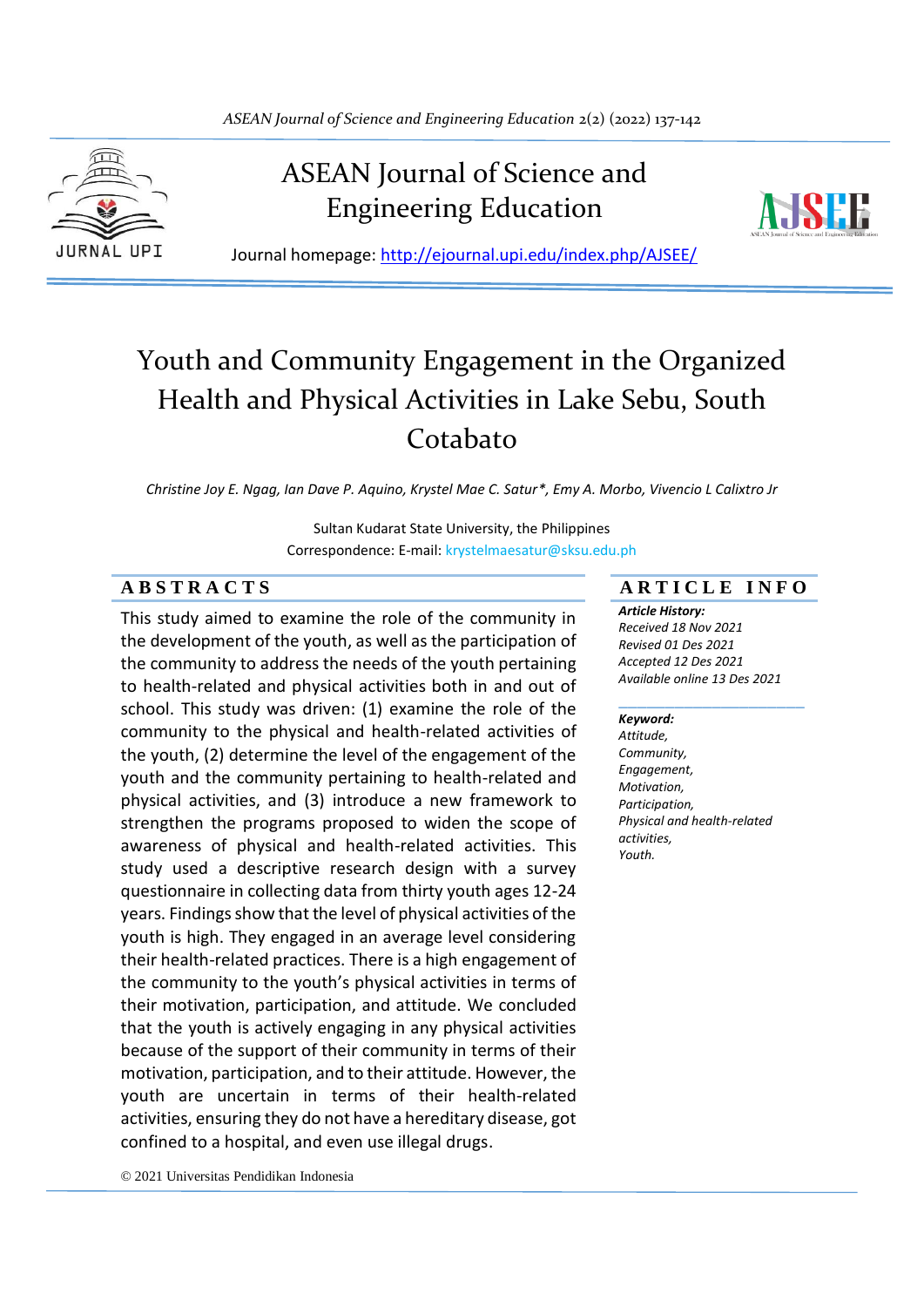### **1. INTRODUCTION**

Lack of physical activity is one of the factors that affect a person and is needed to be mitigated and addressed on a global scale. The issue affects the country and is in hover to have a severe impact on obesity rates, non-communicable health conditions, and overall health (Nyberg, 2018).

Several studies focus on the factors that affect the youths' participation in physical activity. According to a study, the physical activity of students has a positive effect on maintaining their mental performance during the school year and the prevention of fatigue (Nekhoroshkov, 2015). To increase the physical activity of the youth, the community should be on stage and play an imperative role in the well-being of the youth.

Adolescence is an important period for acquiring knowledge and developing healthpromoting behavior, contributing to sustainability (Ramos *et al*., 2020). Physical activity programs can raise children's belief in their capacity to participate in physical activities and their perceived support for physical activities from friends. Maintaining the health and fitness level of the youth is one of the major benefits of physical activities, and being active in physical activities can also influence the academic achievement of the youth positively. Moreover, initiating activities with collaboration with the community leads to a fruitful and successful outcome. It may be more beneficial for both parties to do the right job, especially for success, especially among young people (Hemphill & Martinek, 2017). The cooperation and mutual support of the community and the family towards the youths' developmental process is an important thing to deal with.

The primary objective of this study is to examine the role of the community in the development of the youth, as well as the participation of the community to address the needs of the youth pertaining to health-related and physical activities. This was done through given survey questionnaires to be answered by the randomly selected youth both in and out-ofschool, and youth leaders of Barangay Poblacion, Lake Sebu, South Cotabato, the Philippines.

#### **2. METHODS**

We employed the descriptive research design. A structured survey questionnaire was used in a form of Google Forms in obtaining the data used in the study. This study used a descriptive research design with a survey questionnaire in collecting data from thirty youth ages 12-24 years in Barangay Poblacion, Lake Sebu, South Cotabato, the Philippines.

#### **3. RESULTS AND DISCUSSION**

The results of the study (see **Table 1**) show that the youth agree that in terms of physical activities in Brgy. Poblacion, Lake Sebu, South Cotabato is high (M=3.61). The findings imply that youth on the said Barangay engages in physical activities daily such as walking, bicycling, and even engage in moderate physical fitness and leisure activities. It is supported by the study of Wickel and Belton (2016) that suggests that it is beneficial to structure out-of-school time for increasing physical activity levels of children, such as participating in exercise and sports. However, they are uncertain in terms of health-related activities (M=2.7). In general, the physical and health-related activities of youth in Brgy. Poblacion, Lake Sebu, South Cotabato got a weighted mean of 3.155 described as uncertain. It is supported by the study of (Wray-Lake & Syvertsen, 2011), it is important as its health benefits are for children, physical activities offer more for their development than just a form of exercise to reduce the risk of developing lifestyle diseases.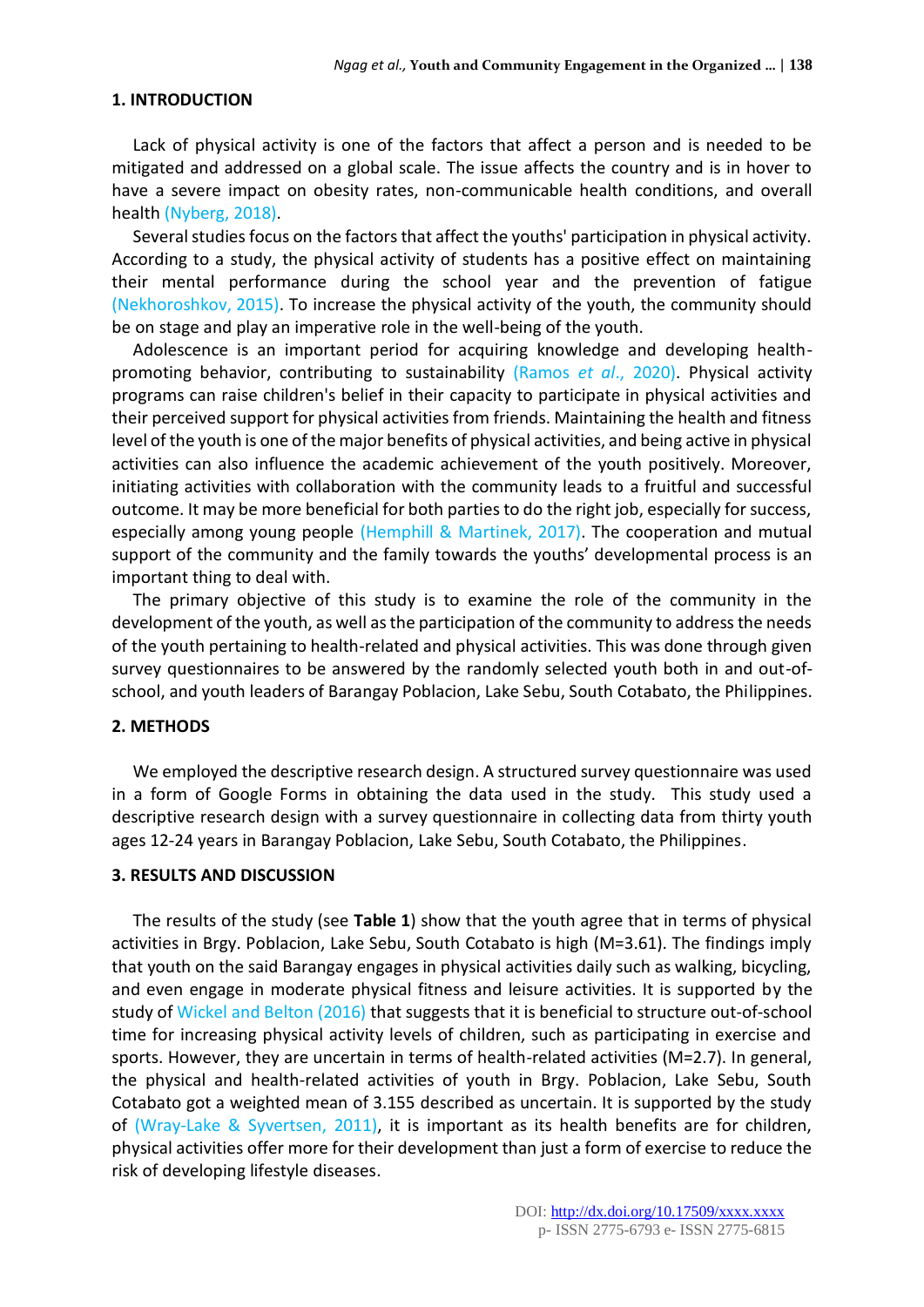| Levels of Physical Activities of the Youth                  |           |                    |                              |  |
|-------------------------------------------------------------|-----------|--------------------|------------------------------|--|
| Indicator                                                   | WМ        | <b>Description</b> | <b>Verbal Interpretation</b> |  |
| 1. I walk at least ten (10) minutes continuously to get to  | 3.87      | Agree              | High                         |  |
| and from places.                                            |           |                    |                              |  |
| 2. I spend ten (10) minutes walking or bicycling for travel | 3.50      | Agree              | High                         |  |
| on a typical day.                                           |           |                    |                              |  |
| 3. I do vigorous intensity activities as part of my work.   | 3.40      | Uncertain          | Average                      |  |
| 4. I do moderate intensity sports, fitness or recreational  | 3.83      | Agree              | High                         |  |
| (leisure) activities for at least ten (10) minutes          |           |                    |                              |  |
| continuously.                                               |           |                    |                              |  |
| 5. I spend an hour doing moderate intensity sports,         | 3.47      | Uncertain          | Average                      |  |
| fitness or recreational activities.                         |           |                    |                              |  |
| Overall Mean                                                | 3.61      | Agree              | High                         |  |
| Levels of Health-related Activities of the Youth            |           |                    |                              |  |
| Indicator                                                   | <b>WM</b> | <b>Description</b> | <b>Verbal Interpretation</b> |  |
| 1. I often get health check-up.                             | 2.8       | Uncertain          | Average                      |  |
| 2. I don't have hereditary conditions/diseases.             | 3.93      | Agree              | High                         |  |
| 3. I engage in moderate to strenuous exercise (like a       | 3.43      | Uncertain          | Average                      |  |
| brisk walk).                                                |           |                    |                              |  |
| 4. I've got confined in a hospital for several days/weeks.  | 1.83      | <b>Disagree</b>    | Low                          |  |
| 5. I am habitual to drugs and alcohol.                      | 1.5       | <b>Disagree</b>    | Low                          |  |
| Overall Mean                                                | 2.7       | Uncertain          | Average                      |  |

**Table 1.** Levels of physical and health-related activities of the youth.

Note: N = 30. M - Mean. 1.00- 1.49 - Strongly Disagree; 1.50- 2.49 - Disagree; 2.50-3.49- Uncertain; 3.50-4.49- Agree; 4.50- 5.00- Strongly Disagree.

**Table 2** shows that the youth agree that the engagement of the community to the physical and health-related activities of the youth in terms of motivation (M=3.67), it is supported by the study of Gündüz *et al*. (2017) emphasized that each child is motivated to participate in the sport and continues it by being influenced by different motives. Knowing motives has great importance for coaches, physical education teachers, and families; Attitude (M=3.91) where the result implies that the increase in participation of the youth is because of the active support of their community, like in a form of public information about programs, providing venues and opportunities for them to stay active to physical and health-related programs, and also by actively joining and supporting to the youths' activities; and participation (M=3.57), parental participation in youth sports were related to their child's level of attachment to their parents, friends, coaches, instructors, and the community, in Barangay Poblacion Lake Sebu, South Cotabato, the Philippines. As a whole, the level of engagement of the community of the respondents gained a weighted mean of 3.72 described as agreeing.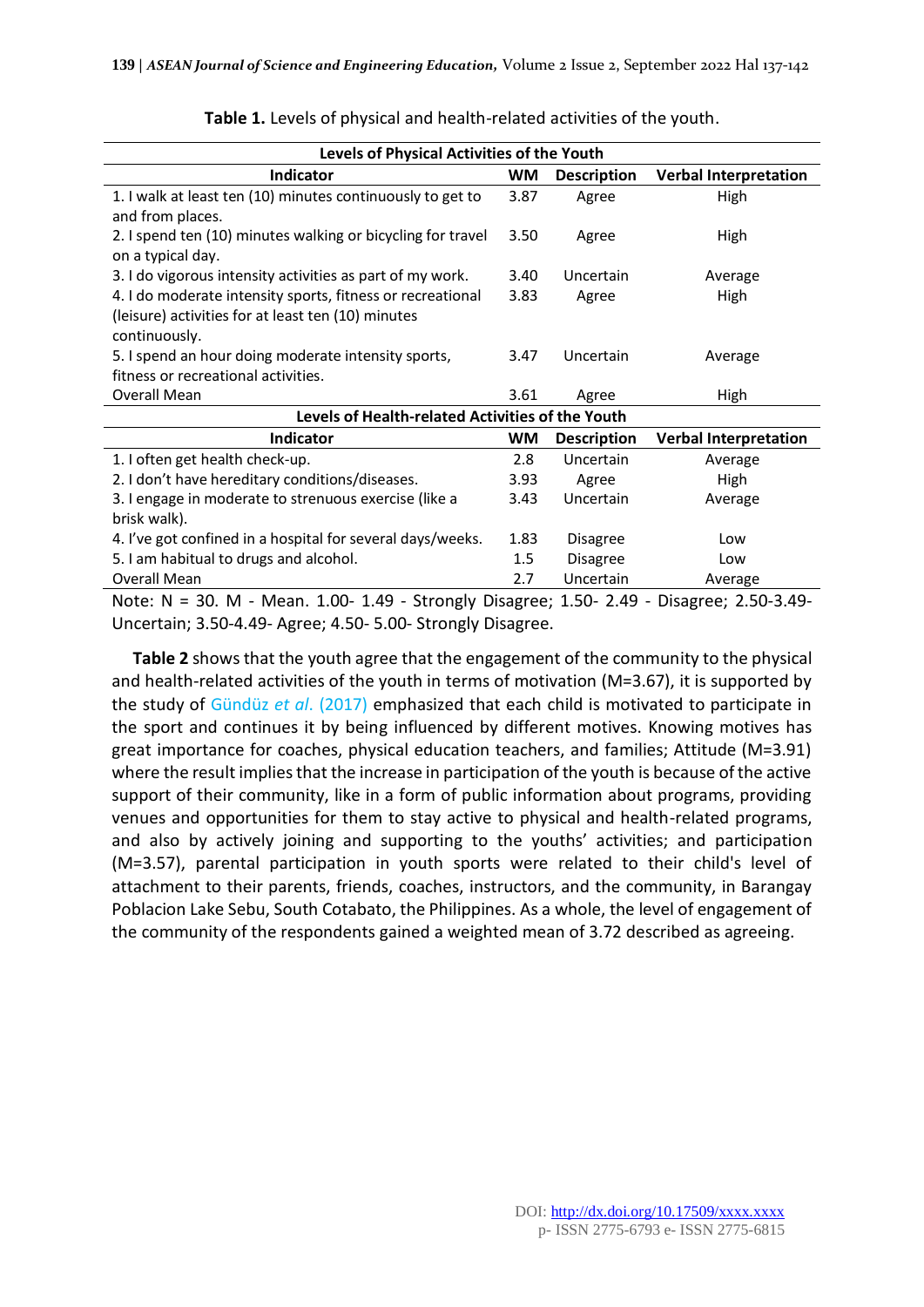**Table 2.** Engagement of the community to the physical and health-related activities of the youth in terms of motivation, attitude, and participation.

| Engagement of the community to the youth's physical activities in terms of motivation                                                                       |           |                       |                              |  |
|-------------------------------------------------------------------------------------------------------------------------------------------------------------|-----------|-----------------------|------------------------------|--|
| <b>Indicator</b>                                                                                                                                            | <b>WM</b> | <b>Description</b>    | <b>Verbal Interpretation</b> |  |
| 1. Our community offers positive things for young people<br>to do beyond sports and school sponsored events and<br>activities                               | 3.5       | Agree                 | High                         |  |
| 2. Our community support the youth interest in health<br>and physical activities.                                                                           | 3.57      | Agree                 | High                         |  |
| 3. Our community positively acknowledges youths'<br>interest in sport and physical activities.                                                              | 3.63      | Agree                 | High                         |  |
| 4. The adults I live with encourage me to be physically<br>active.                                                                                          | 4         | Agree                 | High                         |  |
| 5. My parents encourages me to join community<br>activities. (example: sports tournaments)                                                                  | 3.67      | Agree                 | High                         |  |
| Overall Mean                                                                                                                                                | 3.67      | Agree                 | High                         |  |
| Engagement of the community to the youth's physical activities in terms of participation                                                                    |           |                       |                              |  |
| <b>Indicator</b>                                                                                                                                            | <b>WM</b> | <b>Description</b>    | <b>Verbal Interpretation</b> |  |
| 1. The community support a leasdership development<br>training an dinvites young people, including high school<br>students and young adults to participate. | 3.93      | Agree                 | High                         |  |
| 2. our community gives advance information about the<br>health-related programs for the youths' participation.                                              | 3.83      | Agree                 | High                         |  |
| 3. Our community involves the youth in sports and<br>health related programs.                                                                               | 3.83      | Agree                 | High                         |  |
| 4. the adults I live with for me to take part in my physical<br>activities. (example is paying for training fees).                                          | 3.03      | Agree                 | High                         |  |
| 5. the adults I live with on weekends take part on my<br>physical activities with me.                                                                       | 3.20      | Uncertain             | Average                      |  |
| Overall Mean                                                                                                                                                | 3.57      | Agree                 | High                         |  |
| Engagement of the community to the youth's physical activities in terms of attitude                                                                         |           |                       |                              |  |
| <b>Indicator</b>                                                                                                                                            | <b>WM</b> | <b>Description</b>    | <b>Verbal Interpretation</b> |  |
| 1. in our community, the school and community work<br>together on shared objectives.                                                                        | 3.93      | Agree                 | High                         |  |
| 2. Our community are active and open to conduct<br>activities.                                                                                              | 3.77      | Agree                 | High                         |  |
| 3. The adults I live with have rules on my physical<br>activities. (like, curfew hours, diet and whre to go)                                                | 3.53      | Agree                 | High                         |  |
| 4. My parents always remind me to act properly<br>whenever I join community activities (like sports<br>tournament)                                          | 3.90      | Agree                 | High                         |  |
| 5. My parents always reminds be to be aware of my<br>health status                                                                                          | 4.40      | Agree                 | High                         |  |
| Overall Mean<br>$N = 20M$<br>$1.00 \pm 1.0$                                                                                                                 | 3.91      | Agree<br>$\mathbf{r}$ | High                         |  |

Note: N = 30. M - Mean. 1.00- 1.49 - Strongly Disagree; 1.50- 2.49 - Disagree; 2.50-3.49- Uncertain; 3.50-4.49- Agree; 4.50- 5.00- Strongly Disagree.

# **4. CONCLUSION**

The youths of the Barangay Poblacion are actively engaging in physical activities. In terms of the health-related activities of the youth, manifests an average level of engagement. The community positively supports the youths in terms of their activities like offering event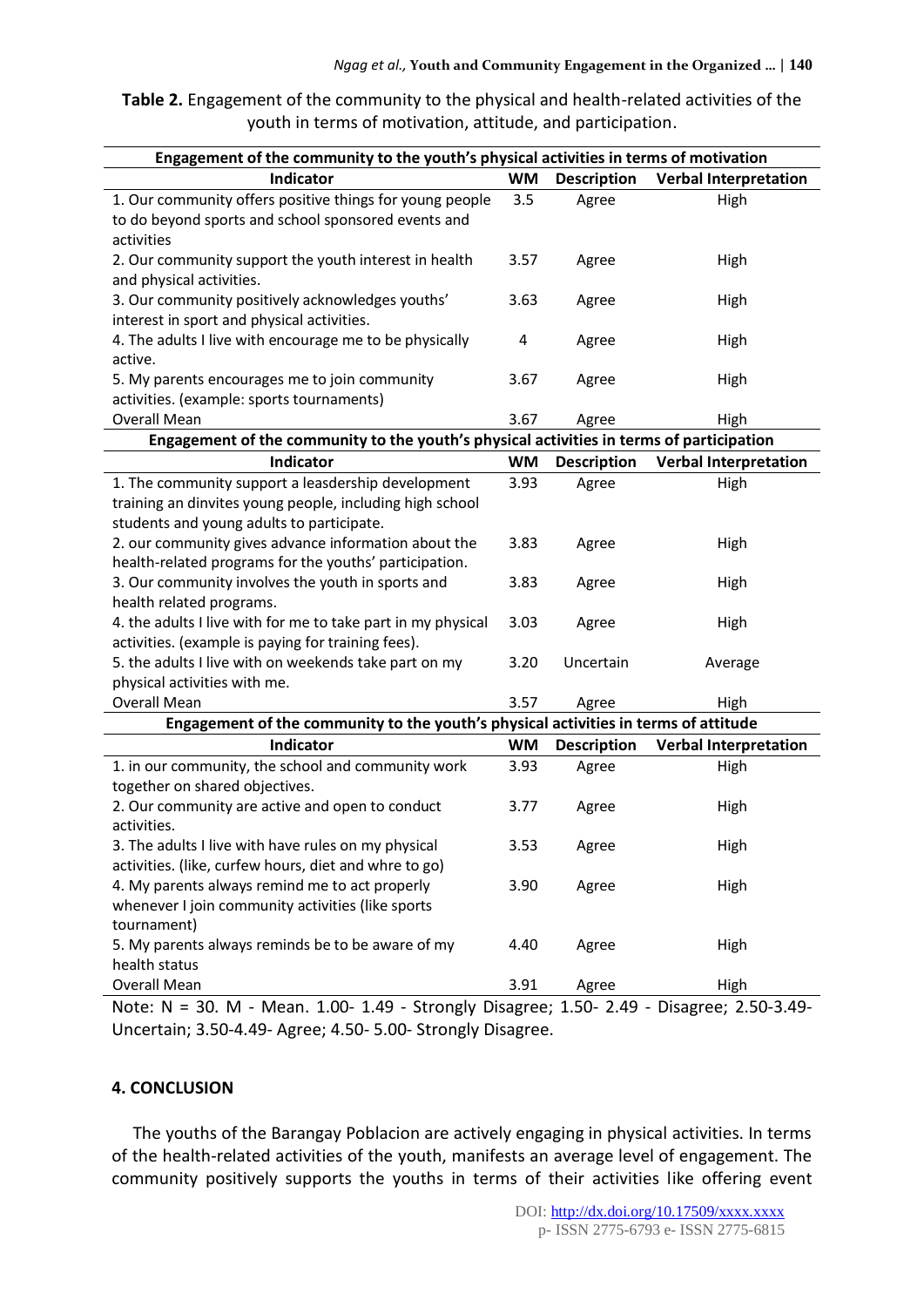sponsorships and acknowledging their interests in physical activities. Youth are encouraged to be actively engaging in community activities and to be physically active In general, the physical and health-related activities of youth in Brgy. Poblacion, Lake Sebu, South Cotabato based on the result is average, and the engagement of the community on health and physical activities of the youth in Brgy. Poblacion, Lake Sebu, South Cotabato are in high level. This study may recommend similar research to be conducted to widen the scope and to find out other factors associated with the level of the engagement of the youth and as well as the community when it comes to the health-related and physical activities of their youth. Suggested proposed interventions were also discussed. Thus, this research can contribute to the development of the program and also, to bring awareness of the benefits of engaging in any physical and health-related activities held within their community, for it provides information about the status of those who are actively engaging in physical and health-related activities especially the youth.

## **5. ACKNOWLEDGMENT**

We gratitude to Dr. Nancy B. Espacio, EdD., Prof. Rizalyn B. Cudera, MSc., Dr. Lilibeth B. Edano, and Prof. Leo C. Ibot, MAEM., for the guidance, constant supervision, and for their expertise in this study, and also all respondents for their honest and cooperative response to all the questions solicited in this study. Lastly, our heartfelt gratitude and appreciation go to our colleagues and people who willingly helped us out in one way or another.

## **6. AUTHORS' NOTE**

The authors declare that there is no conflict of interest regarding the publication of this article. The authors confirmed that the paper was free of plagiarism.

# **7. REFERENCES**

- Gündüz, N., Keskin, M.T., Erduğan, F. (2017). Investigation of participation motivations in exercises of students participating in archery in extracurricular activities. *Universal Journal of Educational Research*, *5*(10): 1764-1771.
- Hemphill, M. A. and Martinek, T. (2017). Community engagement through sport: University partnerships to promote youth development. *Kinesiology Review*, *6*(4), 311–316.
- Nekhoroshkov, A.V. (2015). Pupils` cognitive activity stimulation by means of physical training. *International Journal of Environmental and Science Education*, *11*(8), 1205-1212.
- Nyberg, S.T., Batty, G.D., Pentti, J., Virtanen, M., Alfredsson, L., Fransson, E.I., Goldberg, M., Heikkilä, K., Jokela, M., Knutsson, A. and Koskenvuo, M. (2018). Obesity and loss of disease-free years owing to major non-communicable diseases: a multicohort study. *The lancet Public health*, *3*(10), e490-e497.
- Ramos, S., Vale, S., Pinto, A., Rodrigues, P., and Barbot, A. (2020). Sustainability and healthy habits in School: eating and physical activity. *International Journal of Curriculum and Instruction*, *12*, 1-15.